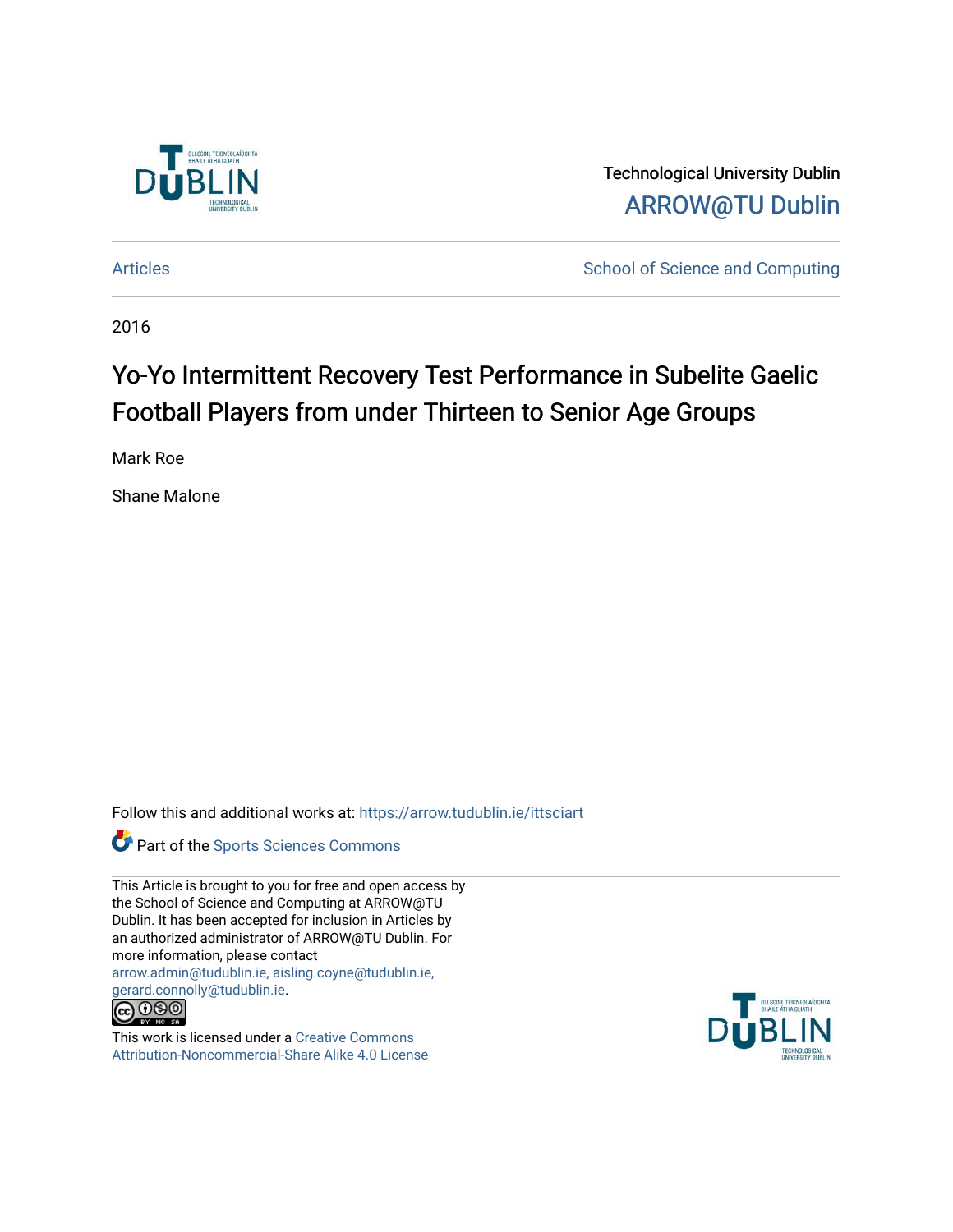See discussions, stats, and author profiles for this publication at: [https://www.researchgate.net/publication/298739343](https://www.researchgate.net/publication/298739343_Yo-Yo_Intermittent_Recovery_Test_Performance_in_Sub-Elite_Gaelic_Football_Players_from_Under_13_to_Senior_Age_Groups?enrichId=rgreq-4253b3675bd803f63e925e6d29180799-XXX&enrichSource=Y292ZXJQYWdlOzI5ODczOTM0MztBUzo1NDI1MTU4MjYxODAwOTZAMTUwNjM1NzI2MDQyNA%3D%3D&el=1_x_2&_esc=publicationCoverPdf)

# [Yo-Yo Intermittent Recovery Test Performance in Sub-Elite Gaelic Football](https://www.researchgate.net/publication/298739343_Yo-Yo_Intermittent_Recovery_Test_Performance_in_Sub-Elite_Gaelic_Football_Players_from_Under_13_to_Senior_Age_Groups?enrichId=rgreq-4253b3675bd803f63e925e6d29180799-XXX&enrichSource=Y292ZXJQYWdlOzI5ODczOTM0MztBUzo1NDI1MTU4MjYxODAwOTZAMTUwNjM1NzI2MDQyNA%3D%3D&el=1_x_3&_esc=publicationCoverPdf) Players from Under 13 to Senior Age Groups

**Article** in The Journal of Strength and Conditioning Research · March 2016

Proj



Development and Evaluation of match play and training load metrics in elite Gaelic football. [View project](https://www.researchgate.net/project/Development-and-Evaluation-of-match-play-and-training-load-metrics-in-elite-Gaelic-football?enrichId=rgreq-4253b3675bd803f63e925e6d29180799-XXX&enrichSource=Y292ZXJQYWdlOzI5ODczOTM0MztBUzo1NDI1MTU4MjYxODAwOTZAMTUwNjM1NzI2MDQyNA%3D%3D&el=1_x_9&_esc=publicationCoverPdf)

The physical and physiological demands of elite international female field hockey players [View project](https://www.researchgate.net/project/The-physical-and-physiological-demands-of-elite-international-female-field-hockey-players?enrichId=rgreq-4253b3675bd803f63e925e6d29180799-XXX&enrichSource=Y292ZXJQYWdlOzI5ODczOTM0MztBUzo1NDI1MTU4MjYxODAwOTZAMTUwNjM1NzI2MDQyNA%3D%3D&el=1_x_9&_esc=publicationCoverPdf)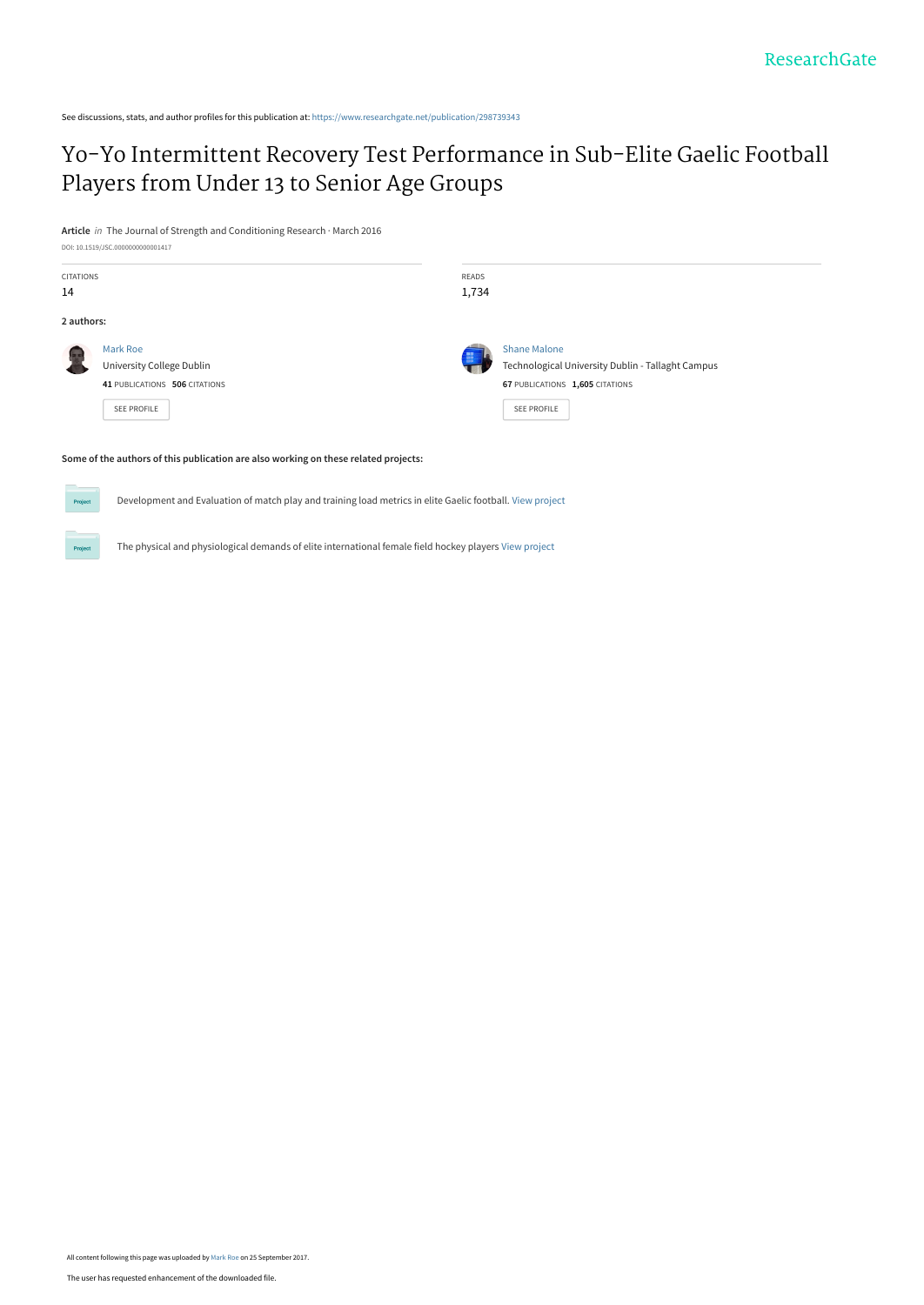# YO-YO INTERMITTENT RECOVERY TEST PERFORMANCE IN SUBELITE GAELIC FOOTBALL PLAYERS FROM UNDER THIRTEEN TO SENIOR AGE GROUPS

# **AU2** MARK ROE<sup>1,2</sup> AND SHANE MALONE<sup>2,3</sup>

<sup>1</sup>Health Sciences Centre, School of Public Health, Physiotherapy and Sports Science, University College Dublin, Belfield, <mark>AU3</mark>] Ireland; <sup>2</sup>Gaelic Sports Research Centre, Department of Science, Institute of Technology Tallaght, Tallaght, Ireland; and <sup>3</sup>Tom Reilly Building, Research Institute for Sport and Exercise Sciences, Liverpool John Moores University, Henry Cotton Campus, Liverpool, United Kingdom

### **ABSTRACT**

Roe, M and Malone, S. Yo-Yo intermittent recovery test performance in subelite Gaelic football players from under thirteen to senior age groups. J Strength Cond Res XX (X): 000–000, 2016—Gaelic football is indigenous to Ireland and has similar locomotion profiles to soccer and Australian Football. Given the increasing attention on long-term player development, investigations on age-related variation in Yo-Yo intermittent recovery test level 1 (Yo-YoIR1) performance may provide useful information in talent identification, program design, and player monitoring. Therefore, the aim of this study was to evaluate Yo-YoIR1 performance across Gaelic football age groups. Male participants ( $n = 355$ ) were recruited from division one, Gaelic football teams. Participants were allocated to one of the 7 groups according to respective age groups from under 13 (U13), under 14, under 15 (U15), under 16 (U16), minor, under 21 (U21), to senior age groups. Total Yo-YoIR1 distance (m) increased progressively from U13 (885  $\pm$  347 m) to U16 (1,595  $\pm$  380 m) equating to a rate of change of 180.2%. In comparison to U13, total distance at minor (1.206  $\pm$  327 m) increased by 136.4%. Subsequent increases were observed in U21 (1,585  $\pm$  445 m) and senior players (2,365  $\pm$  489). Minimum (800–880 m) and maximum (2,240–2,280 m) total distances were comparable for U15, U16, and U21 players. Differences in total distance (m) for all age groups were statistically significant when compared to U13 players ( $p < 0.002$ ). In comparison to U13 players, the magnitude of differences between age groups for total distance was deemed to be large (effect size  $> 0.8$ ). Similar trends were observed for maximum velocity and estimated  $Vo_2$ max. The evolution of Yo-YoIR1 performance in Gaelic football players from adolescents to adulthood highlights

Address correspondence to Mark Roe, mark.roe@ucd.ie.

00(00)/1–7

 $\odot$  2016 National Strength and Conditioning Association

how maturation may influence sport-related running ability. Changes in Yo-YoIR1 performance should be closely monitored to optimize interventions for individuals transitioning across age groups.

KEY WORDS intermittent aerobic capacity, field testing, maturation and the contract of the contract of the contract of the contract of the contract of the contract of the contract of the contract of the contract of the contract of the contract of the contract of the contract of

#### **INTRODUCTION**

aelic football is indigenous to Ireland and is governed by the Gaelic Athletic Association (GAA). The sport has an amateur ethos superimposed on a professional work ethic (6). During competitive match-play, 2 opposing teams compete over a 60-minute period separated by a 15-minute halftime interval. Each team has 15 players and can make 5 substitutions. The aim is to outscore the opposition as with  $\overline{AUS}$ H-shaped goal posts, 1 point is awarded for striking or kicking the ball over a crossbar and 1 goal (3 points) is awarded for striking or kicking the ball over under the crossbar past a goalkeeper. Intercounty competition represents the elite level of Gaelic games, whereas club competitions represented subelite levels.

Activity profiles of Gaelic football match-play follow an intermittent pattern (12). Reilly et al. (21) reported that underage players (15  $\pm$  0.7 years) cover a mean distance of  $5,732 \pm 1,047$  m with  $14.8\%$  (851  $\pm$  297 m) covered at high speed  $(\geq 17 \text{ km} \cdot \text{h}^{-1})$ . Adult players have been reported to cover average total distances of 8,815 m with 10.3% of distance covered at high speed (1,695  $\pm$ 1,047 m). The Yo-Yo intermittent recovery test level 1 (Yo-YoIR1) has significant correlates to total distance  $(r = 0.62)$  and high-intensity distance  $(r = 0.73)$  within underage team sport athletes (9). As underage development pathways seek to optimize early detection and physical development of talented players, assessment of sport-related running ability across age groups may improve talent identification and long-term training interventions (7,14,21).

Journal of Strength and Conditioning Research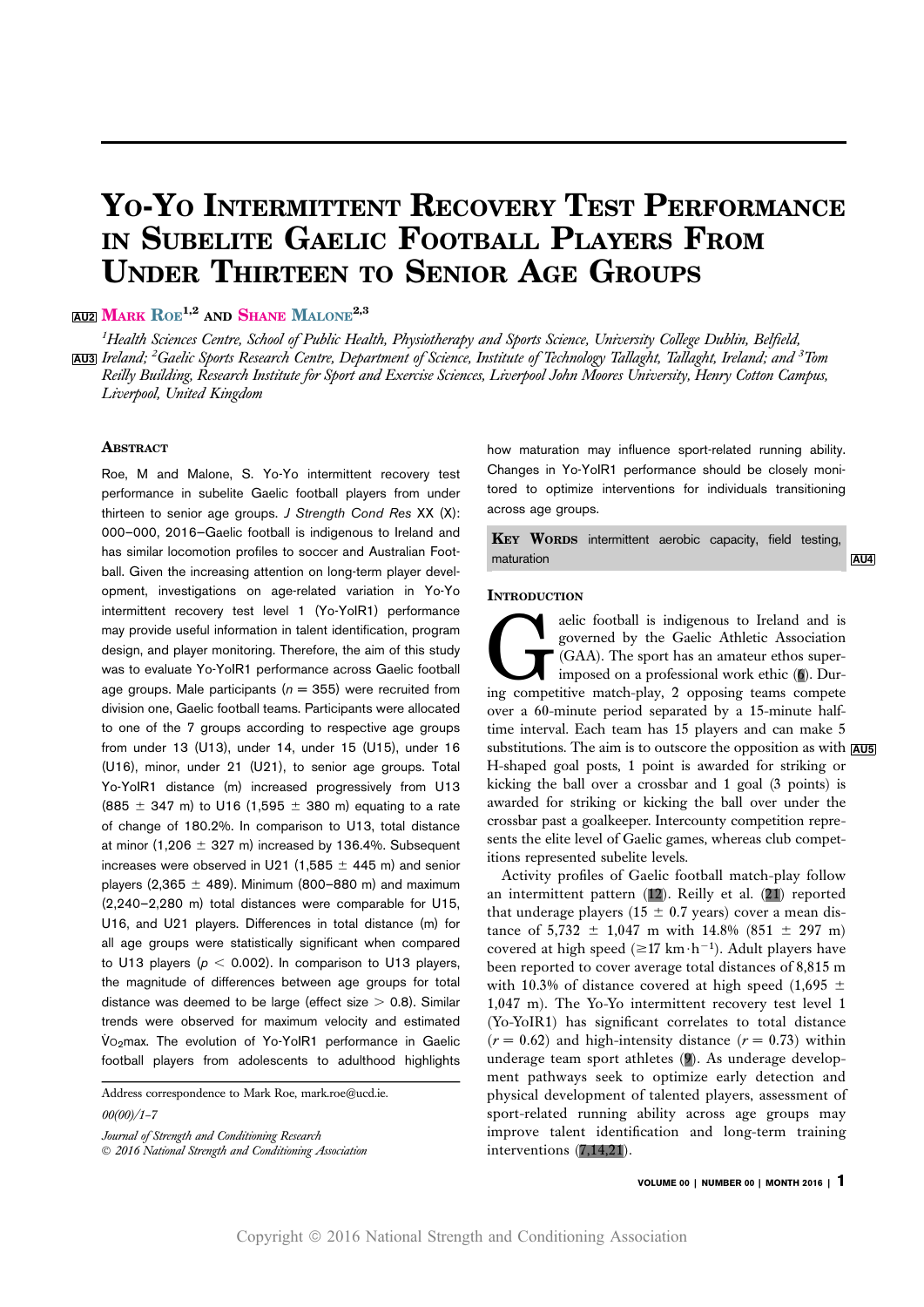AU1

|          |             | <b>TABLE 1.</b> Yo-YoIR1 total distance (m) per age group.*† |         |         |                       |       |           |
|----------|-------------|--------------------------------------------------------------|---------|---------|-----------------------|-------|-----------|
|          | Sample size | Mean $\pm$ SD                                                | Minimum | Maximum | 95% CI                | D     | Cohen's d |
| Under 13 | 63          | 885.1 $\pm$ 347.3                                            | 320     | 1.920   | 801.91-974.57         |       |           |
| Under 14 | 41          | $1.326.0 \pm 494.9$                                          | 440     | 2.280   | $1.213.71 - 1.444.51$ | 0.000 | 1.031     |
| Under 15 | 62          | $1.470.9 \pm 372.2$                                          | 880     | 2.240   | 1,361.53-1,574.32     | 0.000 | 1.627     |
| Under 16 | 53          | $1.595.0 \pm 380.7$                                          | 880     | 2.240   | 1.468.75-1.713.72     | 0.000 | 1.948     |
| Minor    | 52          | $1.206.8 \pm 327.3$                                          | 600     | 1.840   | 1.109.27-1.313.17     | 0.002 | 0.953     |
| Under 21 | 32          | $1.585.4 \pm 445.3$                                          | 800     | 2.480   | 1.426.15-1.755.31     | 0.000 | 1.753     |
| Senior   | 52          | $2.365.4 \pm 489.6$                                          | 1760    | 3.400   | 2,178.58-2,551.52     | 0.000 | 3.487     |

\*Pairwise comparisons reveal a statistically significant ( $p \le 0.05$ ) mean difference between (a) U13 compared with all age groups except minor, (b) U14 compared with U13 and senior, (c) U15 compared with U13, U21, and senior, (d) U16 compared with U13, U21, and senior, (e) minor compared with U15, U16, and senior, (f) U21 compared with U13 and senior, and (g) senior compared with all age groups.

†Age range for players: minor group (17–19 years) and senior group (19–33 years).

The Yo-YoIR1 has been assessed for validity in intermittent field sport players (3,9) and is considered a valid field test to assess changes in aerobic fitness within Gaelic football populations (17). The Yo-YoIR1 evaluates an athlete's ability to repeatedly complete short, high-intensity running efforts, which elicit maximal aerobic responses while significantly stressing the anaerobic energy system (3). Thus, Yo-YoIR1 induces physiological demands similar to those experienced during match-play (3,9,20).

Despite the popularity of the test, there is little information about the potential role of the Yo-YoIR1 to discriminate the aerobic performance across age profiles within Gaelic football. An understanding of how Yo-YoIR1 performance develops across age groups could be of practical value to practitioners developing talent identification and profiling procedures in Gaelic football. Therefore, the aim of this study was to evaluate Yo-YoIR1 performance differences across under 13 to senior age groups within a Gaelic football population.

#### **METHODS**

#### Experimental Approach to Problem

In this cross-sectional study, we applied a between-subjects design to examine the group differences in the Yo-YoIR1 performance among young and adult Gaelic football players. All testing took place on a rubber-based third-generation (3 G) synthetic turf pitch (dimensions:  $143 \times 86$  m; grass length: 55 mm) with a 50.8-mm shock pad underneath a synthetic grass carpet.

#### **Subjects**

Male participants ( $n = 355$ ) were recruited from division one, Gaelic football teams. Participants were allocated to one of the 7 groups according to respective age grades, that is, either under 13 years (U13) (12-13 years,  $48.4 \pm 10.2$  kg, 145.1  $\pm$  3.4 cm), under 14 years (U14) (13-14 years, 52.4  $\pm$ 10.2 kg,  $155.1 \pm 8.4$  cm), under 15 years (U15) (14–15 years,  $61.9 \pm 10.5$  kg,  $162.5 \pm 7.7$  cm), under 16 years (U16) (16–17 years,  $70.9 \pm 9.5$  kg,  $174.5 \pm 8.7$  cm), minor age grade (17–19

|          | <b>IABLE 2.</b> Yo-YolR1 maximum velocity (m $s^-$ ) per age group. <sup>*</sup> |                 |         |         |               |       |           |  |  |
|----------|----------------------------------------------------------------------------------|-----------------|---------|---------|---------------|-------|-----------|--|--|
|          | Sample size                                                                      | Mean $\pm$ SD   | Minimum | Maximum | 95% CI        | р     | Cohen's d |  |  |
| Under 13 | 63                                                                               | $4.94 + 0.97$   | 3.89    | 5.22    | $4.17 - 4.30$ |       |           |  |  |
| Under 14 | 41                                                                               | $4.49 \pm 0.39$ | 3.89    | 5.5     | $4.40 - 4.58$ | 0.001 | 0.745     |  |  |
| Under 15 | 62                                                                               | $4.61 + 0.34$   | 4.2     | 5.4     | $4.52 - 4.70$ | 0.000 | 1.205     |  |  |
| Under 16 | 53                                                                               | $4.82 \pm 0.38$ | 4.17    | 5.42    | $4.69 - 4.94$ | 0.000 | 1.759     |  |  |
| Minor    | 52                                                                               | $4.30 + 0.14$   | 4.03    | 4.58    | $4.26 - 4.35$ | 0.948 | 0.278     |  |  |
| Under 21 | 32                                                                               | $4.90 \pm 0.39$ | 4.19    | 5.67    | $4.75 - 5.10$ | 0.000 | 1.967     |  |  |
| Senior   | 52                                                                               | $5.54 \pm 0.42$ | 5.03    | 6.44    | $5.39 - 5.71$ | 0.000 | 3.682     |  |  |

| <b>TABLE 2.</b> Yo-YolR1 maximum velocity $(m \cdot s^{-1})$ per age group.** |  |  |  |  |  |  |  |  |
|-------------------------------------------------------------------------------|--|--|--|--|--|--|--|--|
|-------------------------------------------------------------------------------|--|--|--|--|--|--|--|--|

\*Pairwise comparisons reveal a statistically significant ( $p \le 0.05$ ) mean difference between (a) U13 compared with all age groups except minor, (b) U14 compared with U13, minor, and senior, (c) U15 compared with U13, minor, and senior, (d) U16 compared with U13, minor, and senior, (e) minor compared with all age groups except U13, (f) U21 compared with U13, minor, and senior, and (g) senior compared with all age groups.

†Age range for players: minor group (17–19 years) and senior group (19–33 years).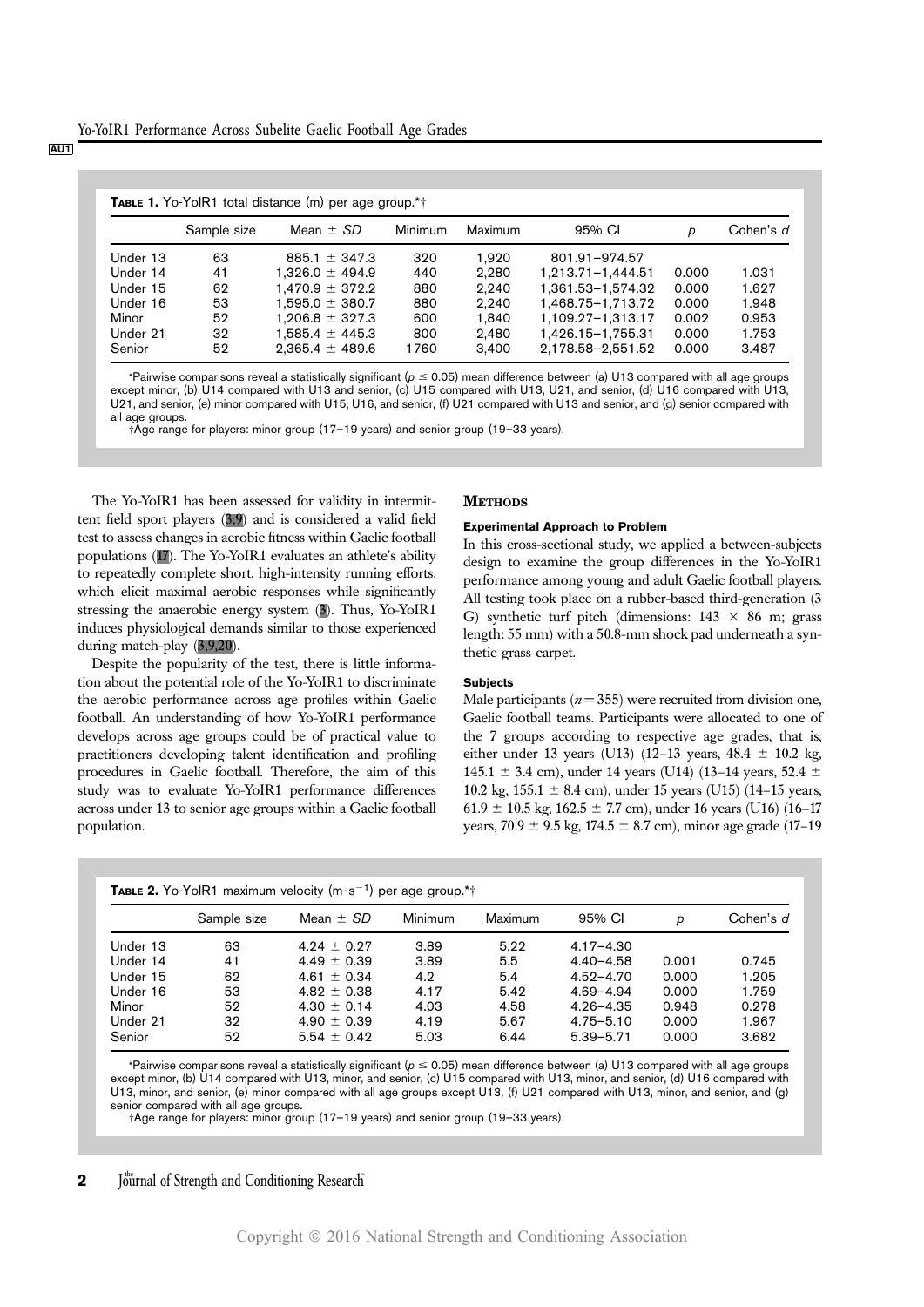|          |             | <b>TABLE 3.</b> Yo-YolR1 estimated $VO2$ max (ml·min <sup>-1</sup> ·kg <sup>-1</sup> ) per age group.* <sup>*</sup> |         |         |                 |       |           |
|----------|-------------|---------------------------------------------------------------------------------------------------------------------|---------|---------|-----------------|-------|-----------|
|          | Sample size | Mean $\pm$ SD                                                                                                       | Minimum | Maximum | 95% CI          | р     | Cohen's d |
| Under 13 | 63          | $44.7 \pm 2.6$                                                                                                      | 41.4    | 49.2    | 43.97-45.69     |       |           |
| Under 14 | 41          | $48.5 + 4.2$                                                                                                        | 41.4    | 55.6    | 46.96-50.14     | 0.000 | 1.087     |
| Under 15 | 62          | $49.8 + 2.7$                                                                                                        | 45.1    | 55.2    | 48.83-50.9      | 0.000 | 1.924     |
| Under 16 | 53          | $50.8 + 2.6$                                                                                                        | 46.5    | 55.2    | 49.76-51.83     | 0.000 | 2.346     |
| Minor    | 52          | $46.9 + 2.9$                                                                                                        | 41.4    | 51.9    | $45.11 - 47.28$ | 0.002 | 0.544     |
| Under 21 | 32          | $49.7 + 3.7$                                                                                                        | 43.1    | 57.2    | 48.38-51.15     | 0.000 | 1.563     |
| Senior   | 52          | $56.3 + 4.1$                                                                                                        | 51.2    | 65.0    | 54.76-57.94     | 0.000 | 3.379     |

\*Pairwise comparisons reveal a statistically significant ( $p \le 0.05$ ) mean difference between (a) U13 compared with all age groups except minor, (b) U14 compared with U13 and senior, (c) U15 compared with U13, minor, and senior, (d) U16 compared with U13, minor, and senior, (e) minor compared with U15, U16, and senior, (f) U21 compared with U13 and senior, and (g) senior compared with all age groups.

†Age range for players: minor group (17–19 years) and senior group (19–33 years).

years,  $76.3 \pm 7.6$  kg,  $180.1 \pm 4.6$  m), under 21 years (U21)  $(20.5 \pm 1.5 \text{ years}, 72.9 \pm 9.5 \text{ kg}, 179.5 \pm 9.7 \text{ cm})$ , or senior age grade (24.5  $\pm$  6.5 years, 78.8  $\pm$  3.6 kg, 180.4  $\pm$  6.2 m). Inclusion criteria were no injury or illness within the previous 6 months and playing experience greater than 18 months. Data on goal keepers were excluded for analysis. Participants were informed of the investigation aims, testing procedures, and withdrawal process before providing written consent. Written consent was obtained from parents and guardians for participants less than 18 years. Ethical approval was granted by the institutions' human research committee. The study conforms to the Code of Ethics of the World Medical Association (approved by the ethics advisory board of Swansea University) and required players to provide AU6 informed consent before participation.

### Procedure

This study was performed over a one-month period. All participants undertook a familiarization test of the Yo-YoIR1 in the 2-week period before testing. Testing was administered during the 2014–15 season. Participants were instructed to consume their usual diets before testing. Testing was then completed in line with the procedures described by Bangsbo et al. (3). This included participants completing a 15-minutes dynamic warm-up involving multijoint and running activities of progressive intensity. The Yo-YoIR1 consists of  $2 \times 20$  m shuttle runs at increasing speeds, interspersed with a 10 second active recovery (controlled by audio signals from a compact disc player). Failure to complete a shuttle resulted in a verbal warning with participants being withdrawn on a second failure. Total distance and corresponding maximum speed at the final completed shuttle were recorded. Estimated  $\dot{V}$ O<sub>2</sub>max was completed using the following formula by Bangsbo et al. (3).  $\overline{V}_{\text{O}_2}$ max (ml·min<sup>-1</sup>·kg<sup>-1</sup>) = Yo-YoIR1 distance (m)  $\times$  0.0084 + 36.4.

## Statistical Analyses

All data were analyzed using SPSS (version 21.0; IBM, Inc., Chicago, IL, USA). Descriptive statistics were used to report performance markers per age grade. Data are presented as mean  $\pm$  SD with 95% confidence intervals. Minimum and maximum data per age grade are also presented. Quartiles

| TABLE 4. Yo-YoIR1 total distance, maximum velocity quartiles, and estimated Vo <sub>2</sub> max quartiles.* |  |
|-------------------------------------------------------------------------------------------------------------|--|
|-------------------------------------------------------------------------------------------------------------|--|

|          | Total distance (m) |       |       | Maximum velocity $(m \cdot s^{-1})$ |                                                        |      | Estimated $\sqrt{V_2}$ max (ml·min <sup>-1</sup> ·kg <sup>-1</sup> ) |            |            |
|----------|--------------------|-------|-------|-------------------------------------|--------------------------------------------------------|------|----------------------------------------------------------------------|------------|------------|
|          | Quartile 1         |       |       |                                     | Quartile 2 Quartile 3 Quartile 1 Quartile 2 Quartile 3 |      | Quartile 1                                                           | Quartile 2 | Quartile 3 |
| Under 13 | 600                | 840   | 1.120 | 4.03                                | 4.17                                                   | 4.31 | 41.44                                                                | 43.46      | 45.81      |
| Under 14 | 960                | 1.285 | 1.660 | 4.17                                | 4.44                                                   | 4.72 | 44.46                                                                | 47.19      | 50.34      |
| Under 15 | 1.180              | 1.480 | 1.720 | 4.31                                | 4.53                                                   | 4.89 | 46.31                                                                | 48.83      | 50.85      |
| Under 16 | 1.240              | 1.660 | 1.920 | 4.53                                | 4.91                                                   | 5.14 | 46.82                                                                | 50.34      | 52.53      |
| Minor    | 940                | 1.200 | 1.460 | 4.17                                | 4.31                                                   | 4.44 | 44.30                                                                | 46.48      | 48.66      |
| Under 21 | 1.190              | 1.620 | 1.945 | 4.53                                | 4.89                                                   | 5.24 | 46.40                                                                | 50.01      | 52.74      |
| Senior   | 1.910              | 2.280 | 2.720 | 5.13                                | 5.47                                                   | 5.86 | 52.44                                                                | 55.55      | 59.25      |

VOLUME 00 | NUMBER 00 | MONTH 2016 | 3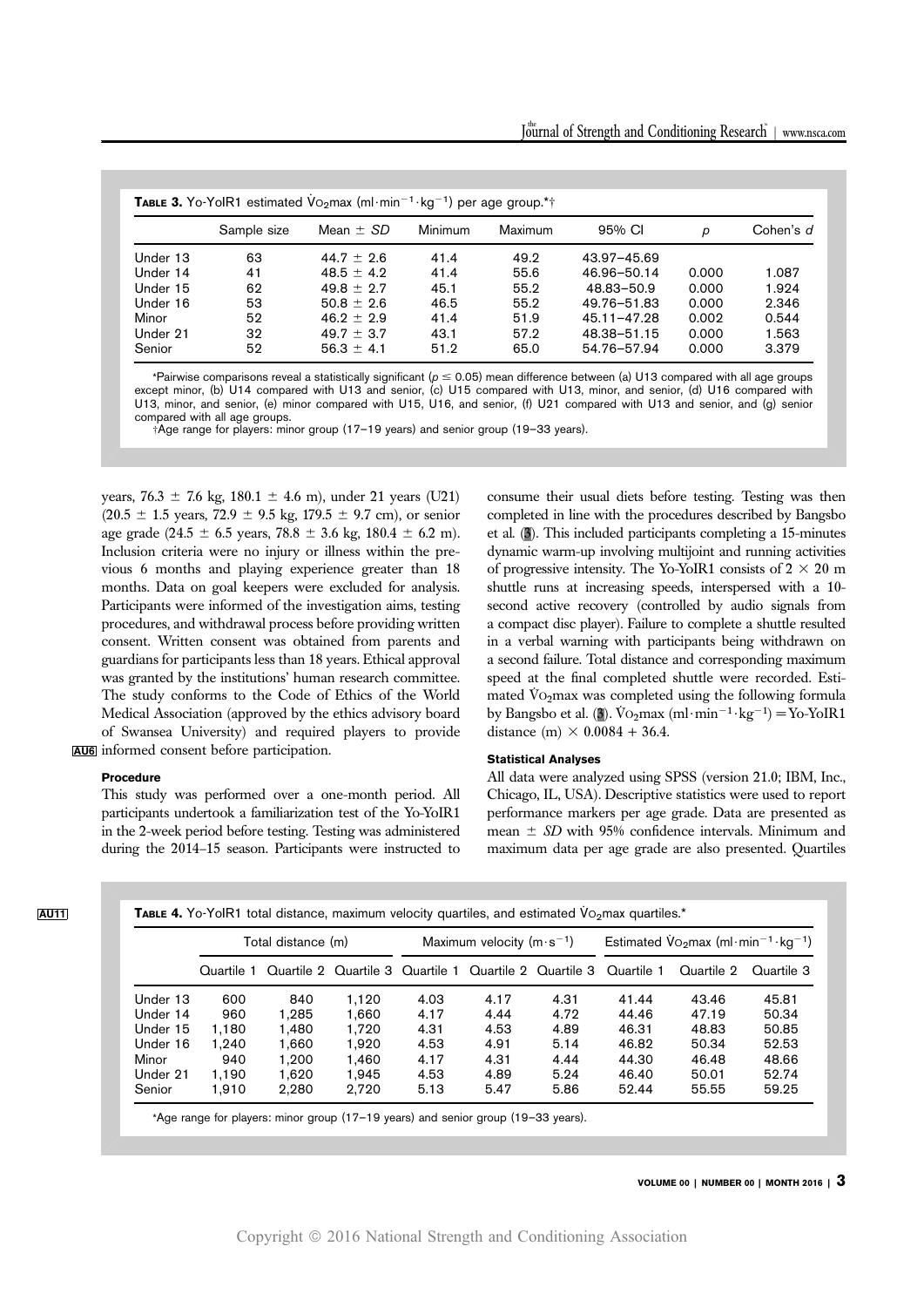|          |    |                    |        |        | Sample size Mean $\pm$ SD (%) Minimum (%) Maximum (%) 95% CI lower limit 95% CI upper limit |        |
|----------|----|--------------------|--------|--------|---------------------------------------------------------------------------------------------|--------|
| Under 13 | 63 |                    |        |        |                                                                                             |        |
| Under 14 | 41 | $149.81 + 55.92$   | 50.00  | 258.00 | 136.2                                                                                       | 163.51 |
| Under 15 | 62 | $166.19 + 42.05$   | 99.00  | 253.00 | 154.3                                                                                       | 177.45 |
| Under 16 | 53 | $180.91 + 43.01$   | 99.00  | 253.00 | 164.0                                                                                       | 194.19 |
| Minor    | 52 | $136.35 \pm 36.98$ | 68.00  | 208.00 | 124.8                                                                                       | 148.14 |
| Under 21 | 32 | $179.12 \pm 50.32$ | 90.00  | 280.00 | 160.9                                                                                       | 196.67 |
| Senior   | 52 | $267.25 \pm 55.32$ | 199.00 | 384.00 | 247.1                                                                                       | 288.97 |

were used to report 25th, 50th, and 75th percentiles for Yo-YoIR1 metrics. One-way between-groups analysis of variance with Tukey post hoc was used to investigate mean differences using U13 performance as the dependent variable. Significance was set at  $a \phi \leq 0.05$ . Effect size (ES) was assessed according to Cohen. An ES of 0.02, 0.5, 0.8, or 1.3 was considered small, moderate, large, or very large, respectively. Significant pairwise differences between age groups are also reported.

#### **RESULTS**

Total distance, maximum velocity (meter per second), and estimated  $\dot{V}$ O<sub>2</sub>max obtained during the Yo-YoIR1 per age grade are presented in Tables 1–3, respectively. Quartiles are presented in Table 4. Rate of change (percent) relative to U13 players is presented in Table 5.

Total distance (meter) increased by 180.2% from 885.1  $\pm$ 347 m in U13 players to 1,595  $\pm$  380 m in U16 players ( $p$  < 0.001,  $ES = 3.49$ ). In comparison to U13, total distance at minor age group  $(1,206 \pm 327 \text{ m})$  increased by 136.4%  $(p = 0.002, ES = 0.95)$ . Subsequent increases were observed in U21 (1,585  $\pm$  445 m) and senior players (2,365  $\pm$  489 m) (Figure 1). Minimum (800–880 m) and maximum (2,240–  $\boxed{F1}$ 2,280 m) total distances were comparable for U15, U16, and U21 players. Confidence intervals and quartiles reveal overlap for total distances between U14 and U21 players (Table 4).

Differences in total distance (meter) for all age grades were statistically significant when compared with U13 players ( $p < 0.002$ ). Differences in maximum velocity (meter per second) for all age groups, except minor  $(p = 0.948)$ , were statistically significant when compared with U13 players ( $p < 0.001$ ). In comparison to U13 players, the magnitude of differences between age groups for total distance was deemed to be large  $(ES > 0.8)$ . Maximum velocity was largely different  $(ES > 0.8)$  for all age groups when compared with U13 players; however, ES for the minor age group was deemed to be small  $(ES < 0.5)$ .

Estimated  $\dot{V}_{O_2}$ max progressed from 44.7  $\pm$  2.6 ml $\cdot$ min<sup>-1</sup> $\cdot$ kg<sup>-1</sup> in under 13 players to 56.3  $\pm$  4.1 ml·min<sup>-1</sup>·kg<sup>-1</sup> in senior players ( $p < 0.001$ ,  $ES = 3.4$ ). How-

> ever, estimated  $\rm\dot{V}o_2$ max seemed to decline in minor players when compared to under 14– 16 players.

Pairwise comparisons for Yo-YoIR1 total distance reveal a statistically significant ( $p \leq$ 0.05) mean difference between (a) U13 compared with all age groups except minor, (b) U14 compared with U13 and senior, (c) U15 compared with U13, U21, and senior, (d) U16 compared with U13, U21, and senior, (e) minor compared with U15, U16, and senior,  $(f)$ U21 compared with U13 and senior, and (g) senior compared with all age groups.



 $\mathbf{4}$  Journal of Strength and Conditioning Research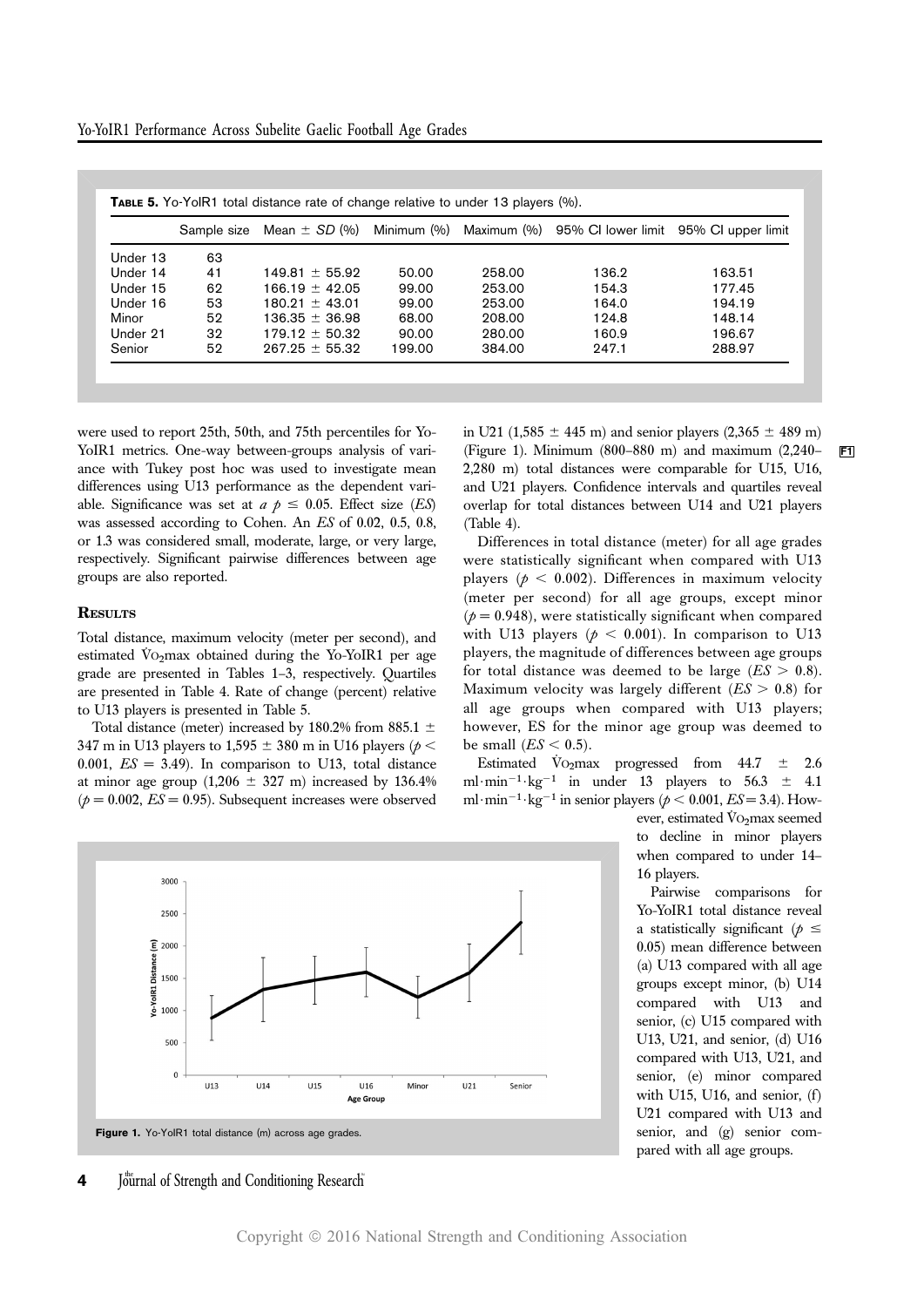Pairwise comparisons for Yo-YoIR1 maximum velocity reveal a statistically significant ( $p \le 0.05$ ) mean difference between (a) U13 compared with all age groups except minor, (b) U14 compared with U13, minor, and senior, (c) U15 compared with U13, minor, and senior, (d) U16 compared with U13, minor, and senior, (e) minor compared with all age groups except U13, (f) U21 compared with U13, minor, and senior, and (g) senior compared with all age groups.

Pairwise comparisons for Yo-YoIR1 estimated  $\dot{V}$ O<sub>2</sub>max reveal a statistically significant ( $p \leq 0.05$ ) mean difference between (a) U13 compared with all age groups except minor, (b) U14 compared with U13 and senior, (c) U15 compared with U13, minor, and senior, (d) U16 compared with U13, minor, and senior, (e) minor compared with U15, U16, and senior, (f) U21 compared with U13 and senior, and (g) senior compared with all age groups.

### **DISCUSSION**

This is the first investigation on the evolution of Yo-YoIR1 performance in male Gaelic football players from adolescents to adulthood. Interestingly, several between-age group differences were observed. Yo-YoIR1 distance increased by  $276 \pm 55\%$  between under 13 (885  $\pm$  347) and senior players  $(2,365 \pm 490)$  (Tables 1 and 5). However, subsequent decrements in total distance were observed in minor (1,207  $\pm$ 327) and U21 players  $(1,585 \pm 445)$  (Figure 1) as evident by all descriptive statistics used (Tables 1 and 4). Cullen et al. (13) reported Yo-YoIR1 total distances of 1,446–1,503 m in 16- to 17-year-old elite Gaelic football players. Although greater scores were observed in this study for such age groups, differences may relate to decrements specific to seasonal cycles during these years. However, the cohort investigated by Cullen et al. (13) was participants in school competitions and not elite per se, given that they did not entirely consist of intercounty players. Furthermore, investigations on a single age group fail to challenge the current finding of Yo-YoIR1 decrements associated with various age groups. Variations in training load and maturation between age groups have yet to be described in Gaelic football. Thus, it is unclear whether such decrements reflect ineffective training interventions, overtraining by excessive exposure to training and match-play, or biological maturation.

Results of the current investigation differ from studies on adolescent soccer (11), rugby league (22), and Australian football (AFL) cohorts (8) in that aerobic performance during late-adolescent declined in this Gaelic football cohort. Although a novel finding, whether this impacts running performance during training and match-play remains to be investigated. The current results are at odds with longitudinal investigations of match-play locomotion profiles. For instance, high-intensity running has increased by 30% (890  $\pm$  299 vs. 1,151  $\pm$  337 m,  $p < 0.001$ , *ES*: 0.82) in English Premier League soccer match-play between 2006 and 2013. Similarly, meters per minute  $(m \cdot \text{min}^{-1})$  during under 18 AFL match-play have increased by  $5.2\%$  (113.07  $\pm$  17.1 vs. 118.94  $\pm$  14.13 m,  $p < 0.036$ , *ES*: 0.37) from 2003 to 2009 (8). Greater increases in match-play demands were observed among senior AFL players (121.19  $\pm$  14.74 vs. 134.02  $\pm$ 12.09 m,  $p < 0.001$ , *ES*: 0.95) during the same period (8). Studies have previously shown large correlations between Yo-Yo performance and match-play activity profiles (3) with improvements in Yo-Yo performance correlating to increased match-play running.

Studies have shown that junior AFL players with high aerobic capacity have greater countermovement jump scores and lower creatine kinase concentrations after match-play despite having experienced greater internal and external loads (16). Additionally, superior Yo-YoIR1 performance  $(>1,516 \pm 182 \text{ m})$  was also shown to have a protective effect on under 19s rugby league players by reducing injury risk (10). Therefore, the impact of Yo-YoIR1 performance in altering injury risk in Gaelic football should be further investigated.

Similar to previous studies conducted in soccer (7), age was associated with superior aerobic capacity as marked by estimated  $\dot{V}$ O<sub>2</sub>max between under U13 (44.70  $\pm$  2.60 ml·min<sup>-1</sup>·kg<sup>-1</sup>) and senior level (56.30  $\pm$  4.10 ml·min<sup>-1</sup>·kg<sup>-1</sup>) in Gaelic football players. The increase in this study across aerobic profiles was similar to previous studies (3,24). Interestingly, AFL players with greater estimated  $\rm\ddot{V}O_2$  max based on 20-m multistage fitness test performance were reportedly more likely to be selected for competitive match-play  $(ES = 0.2)$  (24). In addition, these players had more ball possessions during match-play  $(ES = 0.5)$  (24). Therefore, the link between aerobic capacity and match performance needs to be assessed in Gaelic football populations.

In this study, estimated  $\dot{V}$ O<sub>2</sub>max increased linearly throughout adolescents with a noted decreased at minor and under 21 age grades. The data highlighted within this study may be used by coaches to analyze the development of aerobic capacity among Gaelic football cohorts. Indeed, among elite senior soccer players, a  $\rm\ddot{V}O_2$ max of 62–64 ml $\cdot$ min<sup>-1</sup> $\cdot$ kg<sup>-1</sup> seems to suffice senior competition with no statistically significant differences between international, division one, or division 2 players (23). Such results suggest that this threshold of aerobic capacity is highly desirable in sports similar to Gaelic football, yet that pursuit of gains beyond this threshold may not advance performance.

This study is the first to report the rate of developmental change across Gaelic football players for Yo-YoIR1 shuttle performance (Table 5). The authors propose this as a methodology of highlighting potential performance improvements across developmental cycles. One of the interesting findings of this study relates to the age group decline in Yo-YoIR1 performance at the minor and under 21 age groups. To the best of our knowledge, this is the first article highlighting a decline in Yo-YoIR1 performance across certain age groups. Indeed, the current finding is a surprising one as 4 different team sports report consistent  $\dot{V}_{\text{O}}$  max increases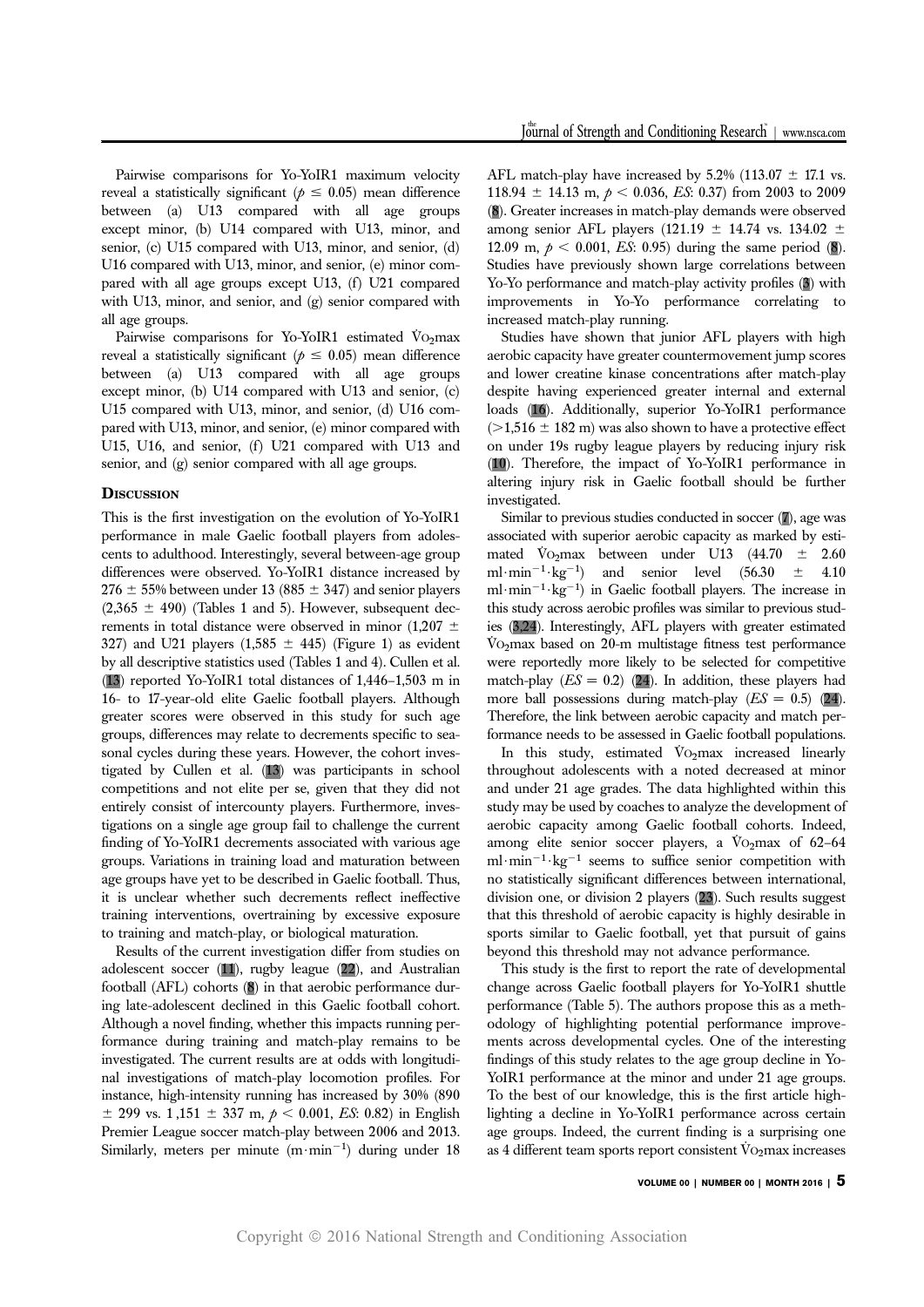with advancing pubertal development, suggesting increased metabolic capacity during adolescents (5). Therefore, future research should investigate influences of training loads during maturation on program responses. For instance, a change in the threshold or activities required to stimulate physiological responses, advantageous to Gaelic football performance, may differ across various stages of maturation.

Discussions into such decrements are limited as this is the first investigation highlighting this trend in Gaelic football. Future research should investigate whether such findings may impact the transition of players to senior ranks, affect tolerance to training and match-play demands, impair execution of technical and tactical skills, and thereby increase the risk of deselection. Furthermore, investigations into increased susceptibility to fatigue-induced performance decrements and injury are warranted. As a result, the authors advocate multiple testing periods for underage players across competitive seasons to fully understand the seasonal change in aerobic capacity. Gathered data may guide programme design as aerobic power development can be impaired by motor control and anthropometrical characteristics during maturation in adolescent soccer players (14).

Several limitations must be considered when reviewing this study. Participants were grouped by chronological age. Thus, the biological maturity of the players was not taken into account. Additionally, the impact of relative age is an important factor not taken into consideration in this study. Previous investigations have identified relative age as an important issue within Gaelic football (18); therefore, its impact on performance should be investigated in further studies. In addition, no identification of muscle mass differences among players impacts the value of this data set as muscle mass, not whole-body mass, impacts functional capacity of athletes (1).

#### PRACTICAL APPLICATIONS

This study describes the cross-sectional evolution of Yo-YoIR1 performance in Gaelic football players throughout developmental age groups (U13 to senior). This study demonstrates that the Yo-YoIR1 is of value at identifying aerobic differences across age groups. Therefore, practitioners should appreciate the diverse range of abilities within each cohort as players transition between age groups. In light of the presented findings, coaches and strength and conditioning professionals should consider Yo-YoIR1 in testing batteries. This is because (a) the Yo-YoIR1 test is a valid, reliable, and easily available measurement tool of a player's aerobic capacity and (b) Yo-YoIR1 performance represents a very important fitness component in Gaelic football, which may be adversely affected during adolescents.

#### **AU7 REFERENCES**

1. Armstrong, N, Barker, AR, and McManus, AM. Muscle metabolism changes with age and maturation: How do they relate to youth sport performance? Br J Sports Med 49: 860–864, 2015.

2. Atkins, SJ. Performance of the Yo-Yo intermittent recovery test by elite professional and semi-professional rugby league players. J  $\frac{\text{Stream}}{\text{AUB}}$ 

- 3. Bangsbo, J, Iaia, MF, and Krustrup, P. The Yo-Yo intermittent recovery test: A useful tool for evaluation of physical performance in intermittent sports. Sports Med 38: 37-51, 2008.
- 4. Barnes, C, Archer, DT, and Hogg, B. The evolution of physical and technical performance parameters in the English Premier League. Int J Sports Med 35: 1095–1100, 2014.
- 5. Baxter-Jones, A, Goldstein, H, and Helms, P. The development of aerobic power in young athletes. J Appl Physiol (1985) 75: 1160-1167, 1993.
- 6. Beasley, K. Nutrition and Gaelic Football: Review, recommendations, and future consideration. Int J Sport Nutr Exerc Metab 25: 1–13, 2015.
- 7. Buchheit, M, Mendez-Villanueva, A, Mayer, N, and Morin, JP. Locomotor performance in highly-trained young soccer players: Does body size always matter? Int J Sports Med 35: 494-504, 2014.
- 8. Burgess, D, Naughton, G, and Norton, K. Quantifying the gap between under 18 and senior AFL football: 2003-2009. Int J Sports Physiol Perform 7: 53–58, 2012.
- 9. Castagna, C, Manzi, V, Impellizzeri, FM, Weston, M, and Barbaero Alverez, JC. Relationship between endurance field tests and match performance in young soccer players. J Strength Cond Res 24: 3227– 3233, 2010.
- 10. Chalmers, S, Magarey, ME, Esterman, A, Speechley, M, Ebonie, R, and Heynen, M. The relationship between pre-season fitness testing and injury in elite junior Australian football players. J Sci Med Sport 16: 307–311, 2013.
- 11. Chuman, K, Ikoma, I, Hoshikawa, Y, Iida, T, and Nishijima, T. Yo-Yo intermittent recovery level 2 test in young soccer players from U13- U18. In: Science and Football VII: The Proceedings of the Seventh Worla Congress on Science and Football. H Nunome, B Drust, and B Dawson, eds. London, United Kingdom: Routledge, 2013. pp. 101–106.
- 12. Collins, DK, Solan, B, and Doran, DA. A preliminary investigation into high-intensity activity during elite Gaelic football match play. Symposium Conducted at the Meeting of the British Association of Sports and Exercise Science Strength, Conditioning and Sports Therapy Research Symposium; 2013; Coventry, England. AU9
- 13. Cullen, BD, Cregg, CJ, Kelly, DT, Hughes, SM, Daly, PG, and Moyna, NM. Fitness profiling of elite level adolescent Gaelic football players. J Strength Cond Res 27: 2096–2103, 2013.
- 14. Deprez, D, Valente-dos-Santos, J, Silva, MC, Lenoir, M, Philippaerts, RM, and Vaeyens, R. Modeling developmental changes in the yo-yo intermittent recovery test level 1 in elite pubertal soccer players. Int J Sports Physiol Perform 9: 1006–1012, 2014.
- 15. Drust, B, Waterhouse, J, Atkinson, G, Edwards, B, and Reilly, T. Circadian rhythms in sports performance-an update. Chronobiol Int 22: 21–44, 2005.
- 16. Gastin, P, Meyer, D, Huntsman, E, and Cook, J. Increase in injury risk with low body mass and aerobic-running fitness in elite Australian football. Int J Sports Physiol Perform 10: 458-463, 2015.
- 17. Horgan, B and Collins, DK. The performance profile of elite Gaelic football players in respect of position. Paper presented at the British Association of Sports and Exercise Science annual conference; 2013; Preston, United Kingdom.
- 18. Horgan, B and Collins, DK. A preliminary investigation into relative age effect in Gaelic games. Paper presented at the European congress of sport science annual conference; 2011; Liverpool, United Kingdom.
- 19. Krustrup, P, Mohr, M, Amstrup, T, Rysgaard, T, Johansen, J, Steensberg, A, Pedersen, PK, and Bangsbo, J. The yo-yo intermittent recovery test: Physiological response, reliability, and validity. Med Sci Sports Exerc 35: 697–705, 2003.
- 20. Reilly, T and Collins, DK. Science and the Gaelic sports: Gaelic football and hurling. Eur J Sport Sci 8: 231-240, 2008.
- 6 Journal of Strength and Conditioning Research